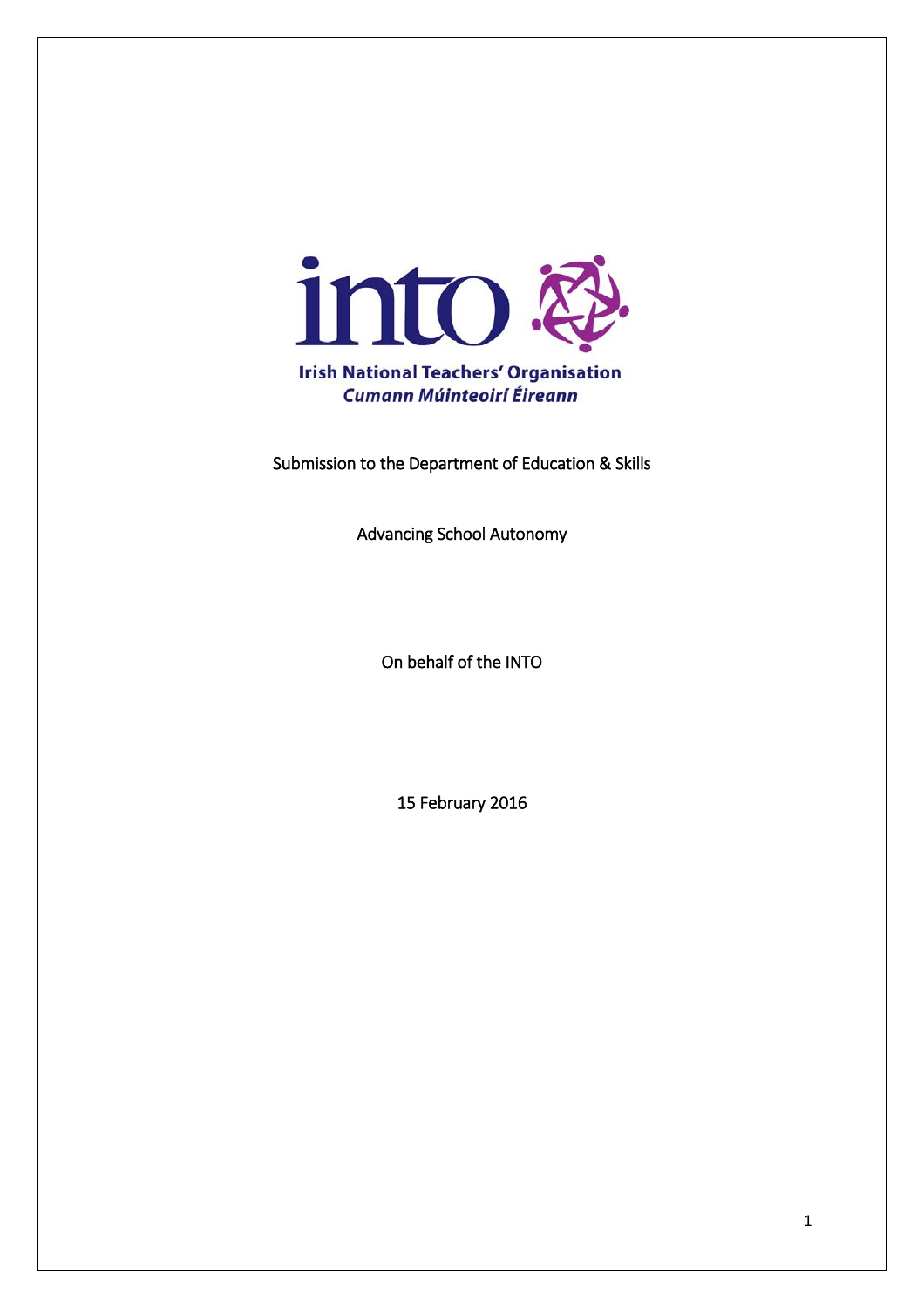# **IRISH NATIONAL TEACHERS' ORGANISATION**

# **Invitation for submissions on advancing school autonomy**

| <b>Name</b>                         | IRISH NATIONAL TEACHERS' ORGANISATION                            |
|-------------------------------------|------------------------------------------------------------------|
| <b>Position (if applicable)</b>     |                                                                  |
| <b>Organisation (if applicable)</b> |                                                                  |
| <b>Address</b>                      | <b>INTO</b><br>35 Parnell Square<br>Dublin 1<br><b>DO1 ET35.</b> |
| Telephone*                          | 01-8047700                                                       |
| Email address*                      | dnc@into.ie                                                      |
| <b>Date</b>                         | 15 <sup>th</sup> February 2016                                   |

# **Submission Form**

\*Subject to the provisions of the Freedom of Information Acts, this information will not be provided to other parties

Is this response a personal view or is it made on behalf of your organisation?

Personal  $\begin{bmatrix} 1 & 1 \end{bmatrix}$  On behalf of an organisation  $\begin{bmatrix} X \end{bmatrix}$ 

Written submissions may be in English or Irish.

## **KEY QUESTIONS**

Outlined below are 7 questions related to advancing school autonomy. You are invited to provide your feedback on each question. There is also a space at the end for any other more general comments you may wish to make on the issue of advancing school autonomy.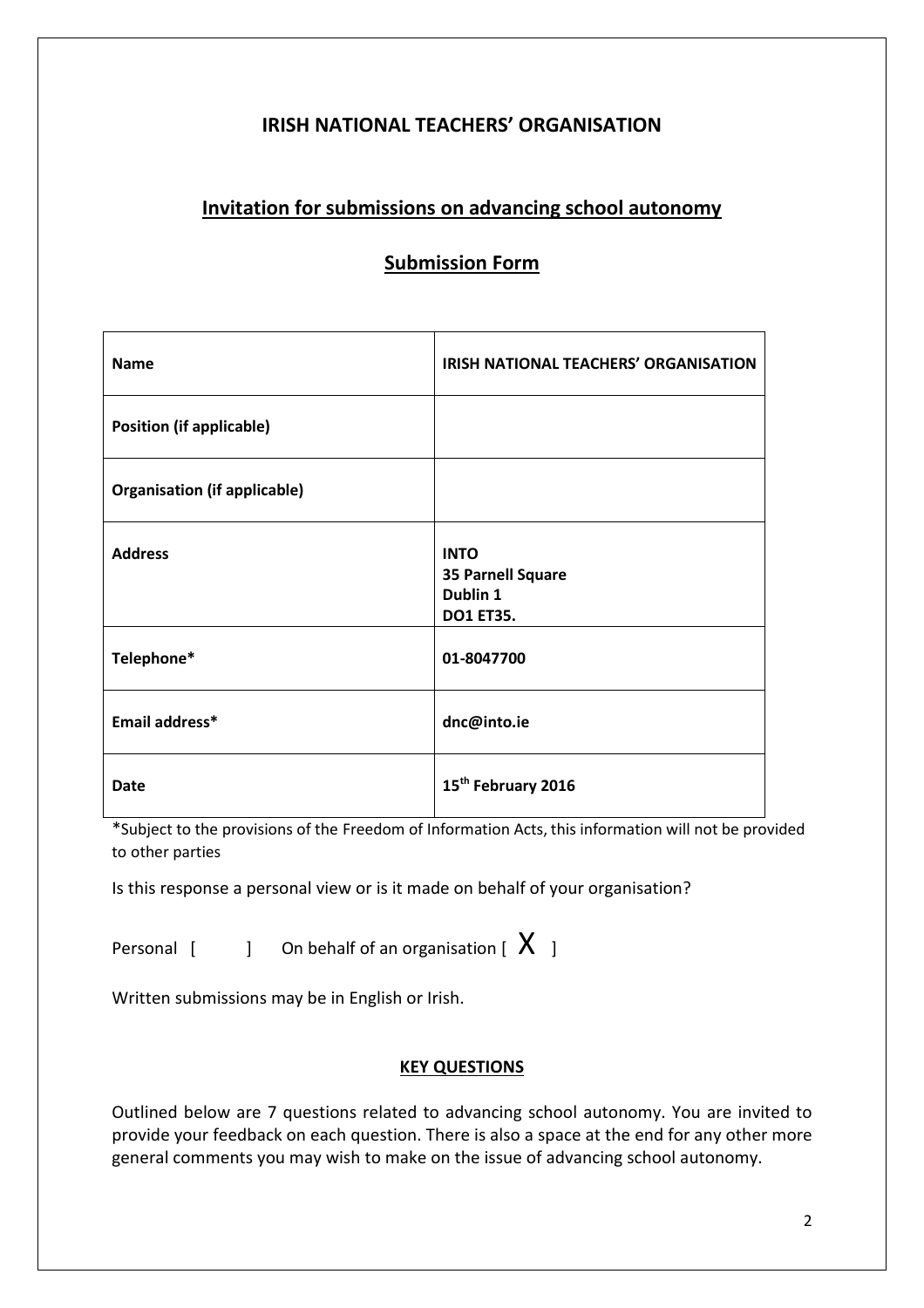**1. What do you see as the benefits and risks of increasing school autonomy in Ireland?**

## **Introduction**

The Programme for Government 2011-2016 proposed that changes be made in relation to the autonomy of schools to make decisions with regard to aspects of staffing, budget, curriculum, governance and ethos. The INTO notes that there has been no call among the education community in Ireland for greater autonomy for schools and there is no evidence to support the proposal that granting schools in Ireland greater autonomy will be of benefit to school communities. Autonomy means different things depending on context. Jurisdictions that have introduced autonomy for schools in the areas of finances, management and staffing reflect cultural contexts where neoliberal ideology in education prevails. The INTO rejects, emphatically and unequivocally, an ideology of education which focuses on markets, competition and measuring of performance data as the means by which the effectiveness of schools is monitored, assessed and evaluated. The evidence, as outlined in the report, does not support the argument that granting greater autonomy to schools will improve student outcomes or be of benefit to the school community. To the contrary, there are potentially many negative effects. INTO will not support any initiative which will increase the workload of principals and teachers or cause a deterioration in their conditions of service.

The INTO is availing of this opportunity to respond to the many issues which are raised in the Consultation Paper. At the outset, it is important to state that the INTO is not opposed to school autonomy where it matters, and in the course of its response, it will reiterate those areas in which autonomy is valued. The INTO will also demand the resources and structures required to support the current levels of autonomy which schools have and wish to maintain.

#### **Potential justifications for advancing autonomy in the school system**

The Consultation Paper is at cross-purposes on this question. Initially, it states that it is not intended to discuss whether school autonomy should be advanced, but it should be taken for granted on the basis of research evidence and the Programme for Government. It argues that there is a thread through the research evidence which indicates that increased autonomy is intended to result in better outcomes for students, but it then contradicts itself by reporting that the evidence of a causal link between improvements in students' achievements and increased autonomy is not consistent and that a range of factors such as the instructional leadership of the principal, the qualifications and practice of teachers and the level of engagement of parents are much more influential in producing improved learner outcomes. While, the Consultation Paper is of the view that the philosophical and ideological arguments for increasing autonomy are persuasive, it is unable to support these arguments with research –based evidence. Even if the research-based evidence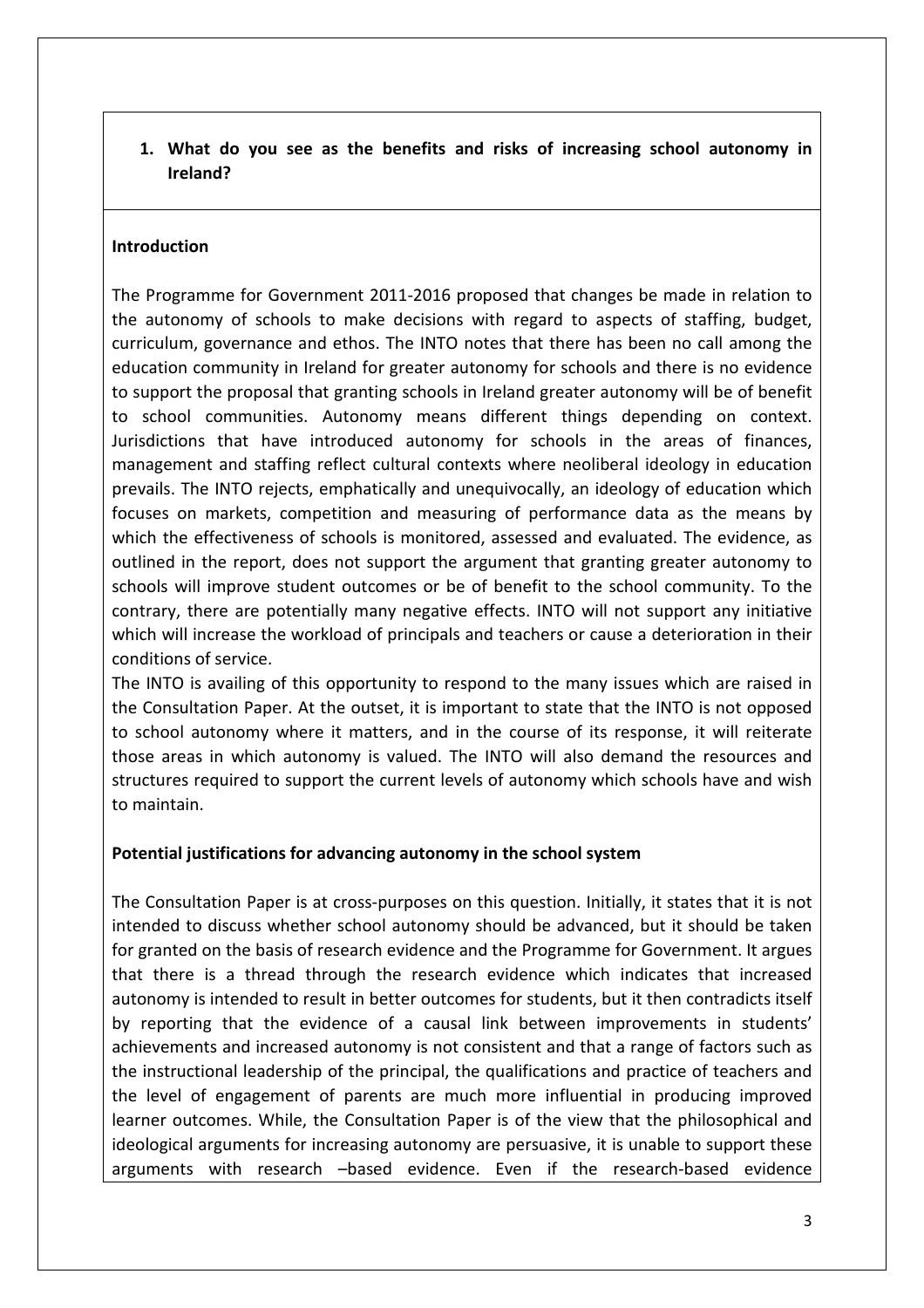substantiated some of the arguments in favour of greater levels of autonomy, the INTO would continue to reject the ideology which associates greater levels of autonomy with increased educational outcomes and with increased accountability. It is very noticeable that very different cultural contexts to that which exists in the Republic of Ireland obtain in those jurisdictions in which schools have a significant level of autonomy.

A key element with regard to greater school autonomy relates to the capacity of schools to manage this autonomy. Under the present management structures, the vast majority of personnel on Boards of Management are volunteers. Anecdotal evidence suggests that at present many schools have difficulties in recruiting Board members. In these circumstances, it is totally unrealistic to propose enhanced duties and responsibilities for Boards of Management. Even if a willingness to take on the functions existed, there is a serious query in relation to the capacity of Boards to oversee complex legal, building and personnel issues and an increase in autonomy would result in the workload of principals being increased considerably.

## **Context for increasing autonomy**

With 42% of schools having less than 100 pupils, and 558 schools having less than 50 pupils, it is unrealistic to propose any model which assumes a 'one size fits all' approach to the governance and the administration of schools.

# **2. In what particular areas of school operations and work do you think autonomy should be advanced?**

#### **Legislation and regulation**

The Education Act affirms a high level of local autonomy for schools, and from the INTO's perspective, there are areas in which autonomy is valued; there are areas in which less autonomy would be of more value, and there are supports and resources required if a greater level of autonomy is to be given to schools. The commitment to reform and consolidate school rules and regulations is welcome and long overdue, and should be undertaken irrespective of the extent to which autonomy is ceded to schools.

#### **Governance**

It is anticipated that the Parent and School Charter which is currently being developed will set out a range of expectations in relation to reporting to parents on individual pupil's progress, and parental involvement in school self-evaluation so that they can comment 'meaningfully' on the quality of the school's work. At present, teachers meet formally with parents once per year; they provide written reports to parents yearly, and parental comments on the work of the school are made informally on a regular basis. Increasing the level of reporting is unnecessary and unacceptable. The high level of engagement that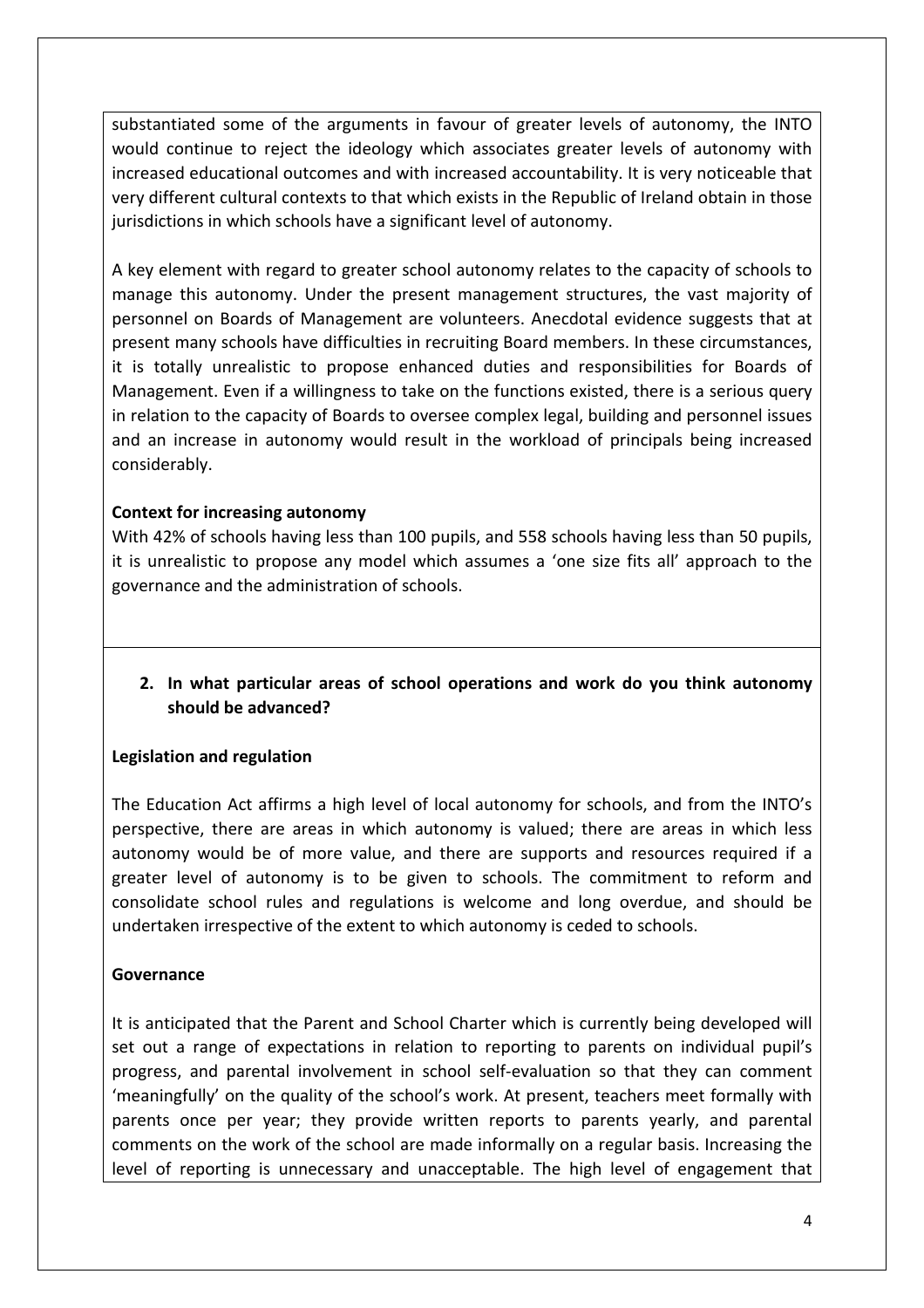schools have with parents should be acknowledged, though some schools struggle to get parental involvement and engagement despite their best efforts. As promised in the Literacy and Numeracy strategy the DES should support parents to fulfil their roles as primary educators.

Teachers value very much the role which parents play in the education of their children, and they are very appreciative of parental participation in the life of the school, but parental involvement mainly relates to ensuring that their children are making satisfactory progress at school. Increased parental involvement in educational provision at school level could lead to decisions being based on the self-interest of a limited number of parents. In circumstances such as these, devolving greater autonomy to schools could result in inequality within the education system being accentuated because schools in the more advantaged socio-economic areas will have greater level of parental participation and a much greater capacity to fulfil enhanced involvement in the operation of the schools.

## **School ethos**

The level of autonomy which schools have regard to ethos is valued and the INTO has consistently supported the aim of providing a greater diversity of school patronage.

## **The employment /deployment of teachers**

The Consultation Paper proposes that 'careful consideration' should be given to an incremental approach to increasing the autonomy of schools regarding the deployment of teachers. Schools value the existing level of autonomy which they have with regard to the appointment of teachers, SNAs and ancillary staff, and with specific reference to the deployment of teachers, the INTO wishes to reserve judgement on increased autonomy over staffing until the present pilot scheme with regard to the deployment of SEN resources is completed and assessed

#### **Curriculum, pedagogy and assessment**

The existence of a centrally devised curriculum with a commitment to ensuring that pupils have access to a broad and balanced curriculum adapted to local needs is the approach to curricular provision which the INTO has advocated consistently. It is noted that the revised curriculum may be less prescriptive, and will concentrate on learning outcomes. The difficulty with this approach is that an emphasis on outcomes does not address the content which the pupils will encounter. The INTO is in favour of a broad curricular framework so that there is a consistency with regard to the learning experiences which pupils encounter and there is not a wide disparity from school to school with regard to the subjects being offered or not being offered. The continuing autonomy for schools to decide on the most appropriate pedagogical approaches within this broad framework is supported by the INTO.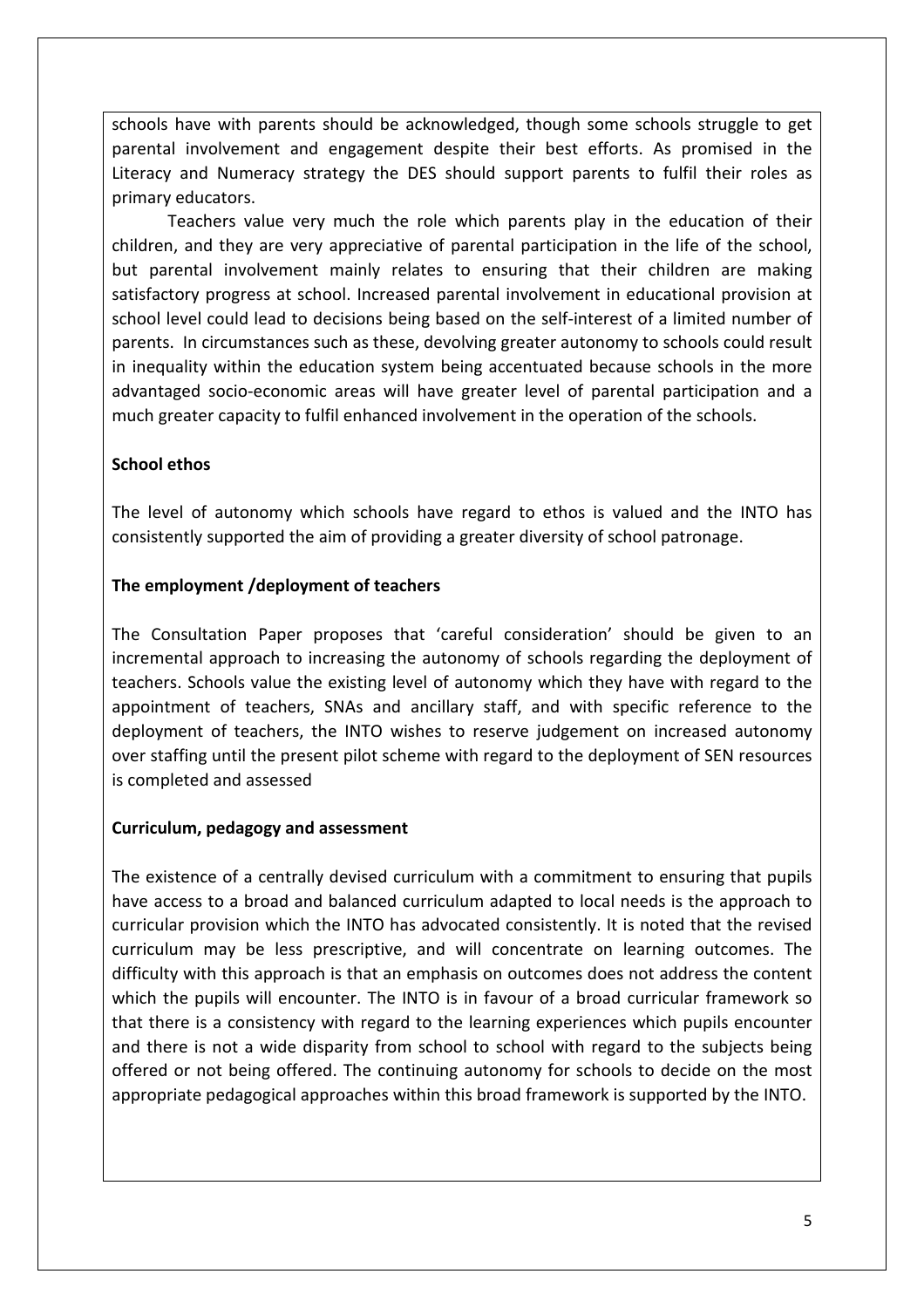**3. What supports are required to ensure that increased autonomy in the areas you have suggested (in your reply to Question 2) works for the good of students and the community? You might consider this for schools, parents, students and the wider community.**

## **Greater flexibility with regard to the deployment of teacher**

The important issue with regard to a more flexible approach to the deployment of teachers is that there is consistency of approach from individual inspectors. Some schools may wish to utilise a subject specialist approach to teaching, while others may advocate setting on a subject by subject basis. Ultimately, it is vital that the approaches utilised are in the best interests of the pupils to enable them to encounter a broad, balanced curriculum and achieve the most favourable learning outcomes.

## **Leadership**

The level of investment by the State in the systematic development of the professional skills of school leaders has been minimal, and the establishment of a national centre for school leadership is a welcome first step. It is to be hoped that the professional skills which it is intended to develop will relate for the most part to teaching and learning and not place undue emphasis on administrative performance. Before countenancing any changes to school governance, it is essential that middle management posts are reinstated and adequate ancillary staff provided so that principals are supported in their increasingly complex roles as school leaders.

There is a passing reference to the introduction of measures to enhance the mobility of principals by the introduction of fixed- term contracts. This proposal is anomalous because it does not appear to have any bearing on greater levels of school autonomy.

#### **Teacher qualifications and skills**

The INTO is of the view that it is counter-productive to require a set minimum amount of professional development. Teachers should be trusted to engage in professional development as required. A mandatory requirement could lead to a box-ticking exercise to ensure compliance with regulations at the expense of teacher goodwill which underpins much of teachers' current engagement in ongoing professional development.

## **Accountability**

The Consultation Paper contains six specific proposals with regard to the manner in which increased autonomy will be related to a clear accountability framework. Four of the proposals are concerned with an increase in bureaucracy and form-filling. Schools will be required to draw up five- year development plans; to provide more information for parents prior to enrolment in schools; to publish annual reports and evaluate their performance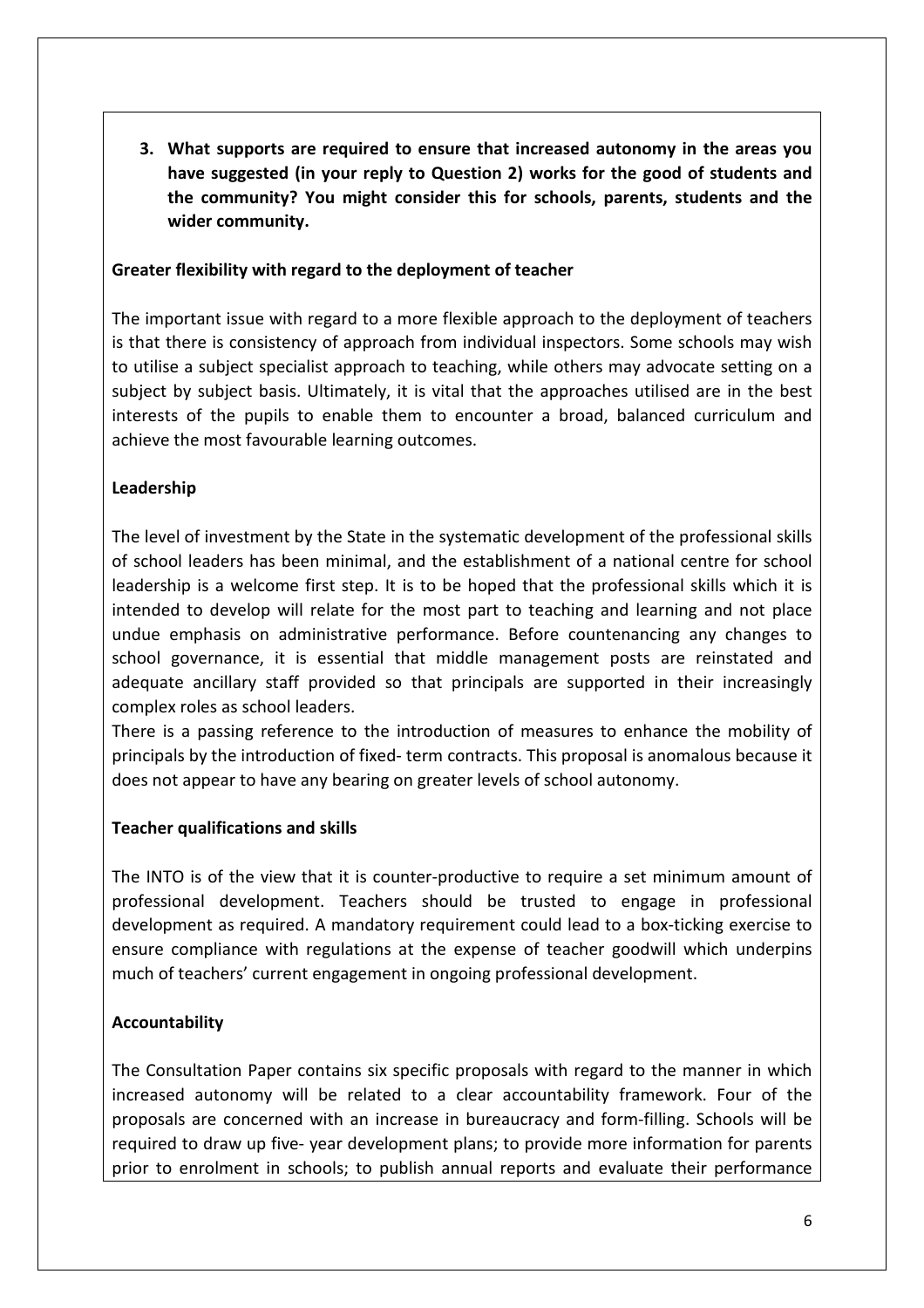year on year under a 'new system of self-evaluation'.

Teachers are already involved in the School Self-Evaluation process; they provide information for parents; they engage in development planning and many schools publish annual reports. They are also subject to Whole School Evaluations, Incidental Inspections, and they are very cognisant of the importance of taking on board the views of parents and pupils to ensure that they comply with existing accountability requirements. The INTO is opposed unequivocally to the ideology which correlates the granting of additional autonomy with performance data and tables.

Linking autonomy with enhanced accountability measures does not constitute an increase in autonomy but instead it makes autonomy a conditional concept. If schools are perceived as doing well under the proposed new structures, they will be deemed to have earned their autonomy, but if they are adjudged to be less successful, they will lose their autonomy and be subject to an increased level of inspections. The aim of increased autonomy is to improve student outcomes not to induce a tick-box mentality which will detract from the teaching and learning functions of schools. It would be preferable if the emphasis was placed on support for schools to assist improved student outcomes, rather than linking improved outcomes with a greater level of accountability and an enhanced role for the Inspectorate.

It is advocated that principals' decision-making and performance be reviewed so that they can be held to account for the impact of their decisions, and it is suggested that consideration be given to the introduction of performance management systems for principals and teachers. The supportive nature of primary schools is very valuable, and it is essential to avoid the introduction of structures which could impact on the goodwill which exists among members of the school community. The role of a principal is as 'primus inter pares'. One of the functions of principals is to support their colleagues. It is not being suggested that principals ignore instances where teachers are struggling and the learning outcomes for pupils are unfavourable, indeed they currently manage this situation under the procedures developed under Section 24 of the Educations Act. However, the main emphasis should be on providing supportive mechanisms rather than performance measures.

## **Budgets and funding**

The present situation with regard to budgetary autonomy is mixed. Traditionally, all capital works were managed by the Department of Education and Skills, and the INTO recommends that this approach be continued because schools do not have the capacity to manage largescale projects. Schools have a greater level of autonomy with regard to the Minor Works grant, the Emergency Works grant, the Additional Accommodation Scheme and the Summer Works scheme. In many instances, the management of these projects ends up being devolved to principals with the result that their summer vacation is completely eroded due to the necessity for them to be available to answer queries in relation to the projects. It would be preferable not to have autonomy in these instances but to have an administrative tier between schools and the DES which would have the expertise to manage schemes such as Summer Works and Minor Works. It might be possible to structure the administration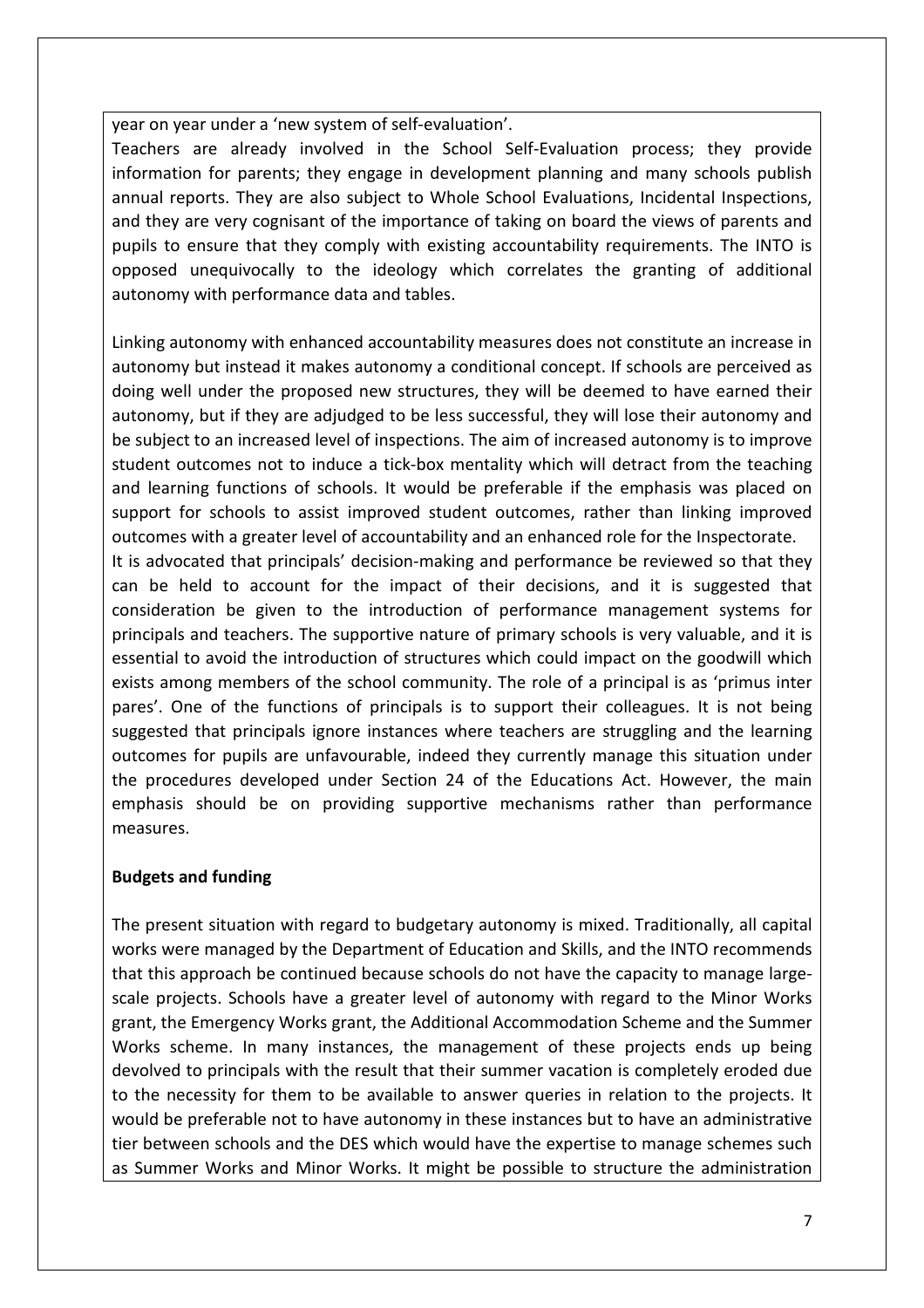and oversight of the works on the same basis as the Procurement scheme.

The INTO is in favour of the continuation of the payroll system for teachers and SNAs because flexibility with regard to pay and conditions of service would not be in the common good. It notes that the Department of Education is engaged presently in an arbitration process with regard to the pay of secretaries and caretakers. The INTO recommends that all school staff are paid on the basis of a national pay policy from a centrally controlled pay-roll system. The experience of INTO members in Northern Ireland of devolved budgets to manage staffing has created difficulties for principal teachers and boards and is not recommended.

There is a considerable level of autonomy with regard to the management of nonsalary funds such as capitation grants and books grants. Unfortunately, the level of funding is inadequate and practically all schools rely on fund raising to supplement this income. The INTO recommends that at the very least the grants are restored to previous levels, and that schools continue to be allowed to manage the resources in line with their own priorities.

The present system of funding has accountability requirements, and schools would appreciate a level of support such as was recommended with regard to the management of the Summer Works Schemes with regard to the keeping of accounts and presenting these accounts for audit. Any moves to devolve greater budgetary autonomy would require significant investment in the management of the resources, and the development of mechanisms to ensure that schools accounted for these resources. This could result in an increased administrative burden which would counteract any possible benefits from increased autonomy to manage school budgets.

A noticeable element of the Consultation Paper and the accompanying Research Paper is that many of the pre-requisite conditions for advancing greater autonomy to schools are either not in place or have only recently been established with their efficacy up to this point being unproven. For example, there is a recommendation that the capacity of Boards of Management be strengthened, but there is no evidence to suggest that the Boards as presently constituted would be willing or able to take on increased duties or powers. The suggestion that Boards might need to be professionalised has cost implications, and could also result in a total review of the management structures of schools. The Consultation Paper has placed very considerable emphasis on the role which the National Centre for Leadership will play in enhancing the skills and professional competence of schools leaders, but the training of mentors and a small scale pilot programme of mentoring for principal teachers in a limited geographical area only began in early 2016. It is necessary therefore to defer judgement on the effectiveness of this initiative.

The reform of the primary curriculum is being undertaken, and while the purpose of this work is also to enhance learning outcomes, it is not valid to conflate the aims of autonomy, accountability and curriculum reform. The commitment to the provision of continuing professional development for teachers is welcomed by the INTO but judgement must again be deferred until the professional development schedule has been put in place.